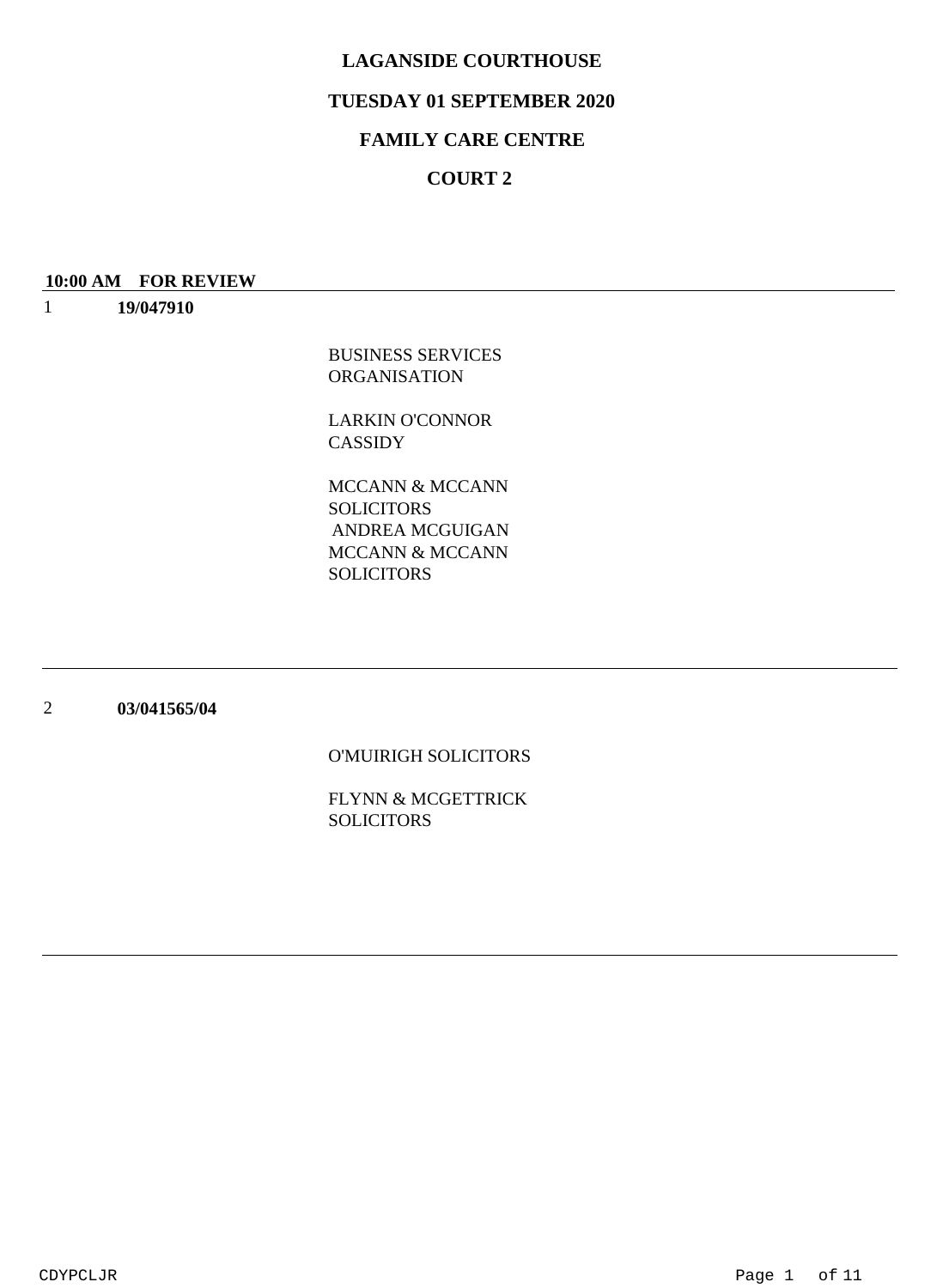KEOWN NUGENT **SOLICITORS** 

FISHER & FISHER **SOLICITORS** 

#### 4 **19/047910/01**

HIGGINS HOLLYWOOD DEAZLEY SOLICITORS

BUSINESS SERVICES ORGANISATION

LARKIN O'CONNOR CASSIDY

MCCANN & MCCANN SOLICITORS ANDREA MCGUIGAN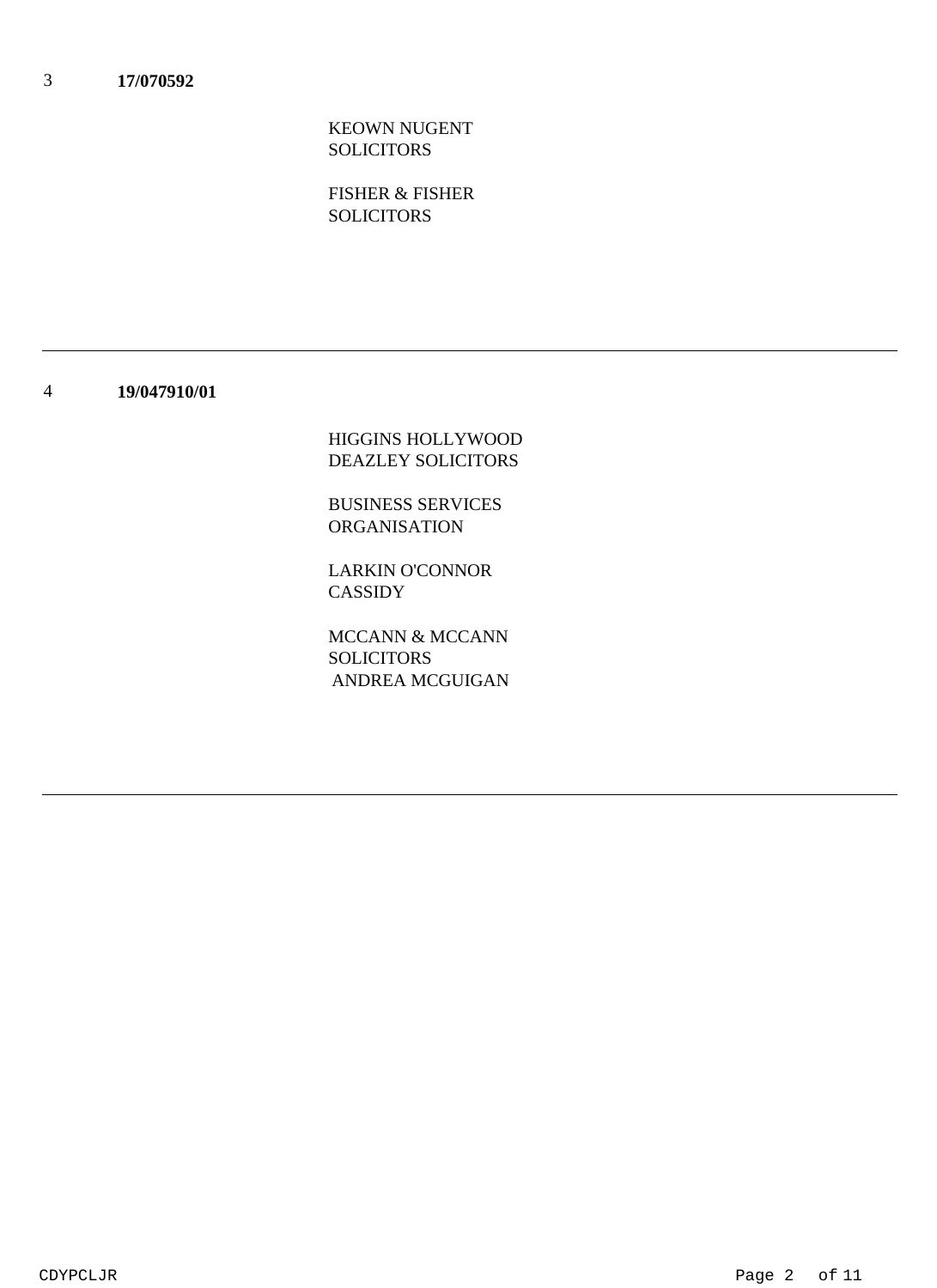HIGGINS HOLLYWOOD DEAZLEY SOLICITORS

BUSINESS SERVICES ORGANISATION

LARKIN O'CONNOR CASSIDY

MCCANN & MCCANN **SOLICITORS** ANDREA MCGUIGAN

#### 6 **20/021784**

BUSINESS SERVICES ORGANISATION

KILLEN WARKE SOLICITORS

JOHN ROSS & SON **SOLICITORS** 

JOSEPH F MCCOLLUM & CO SOLICITORS

JOSEPH F MCCOLLUM & CO SOLICITORS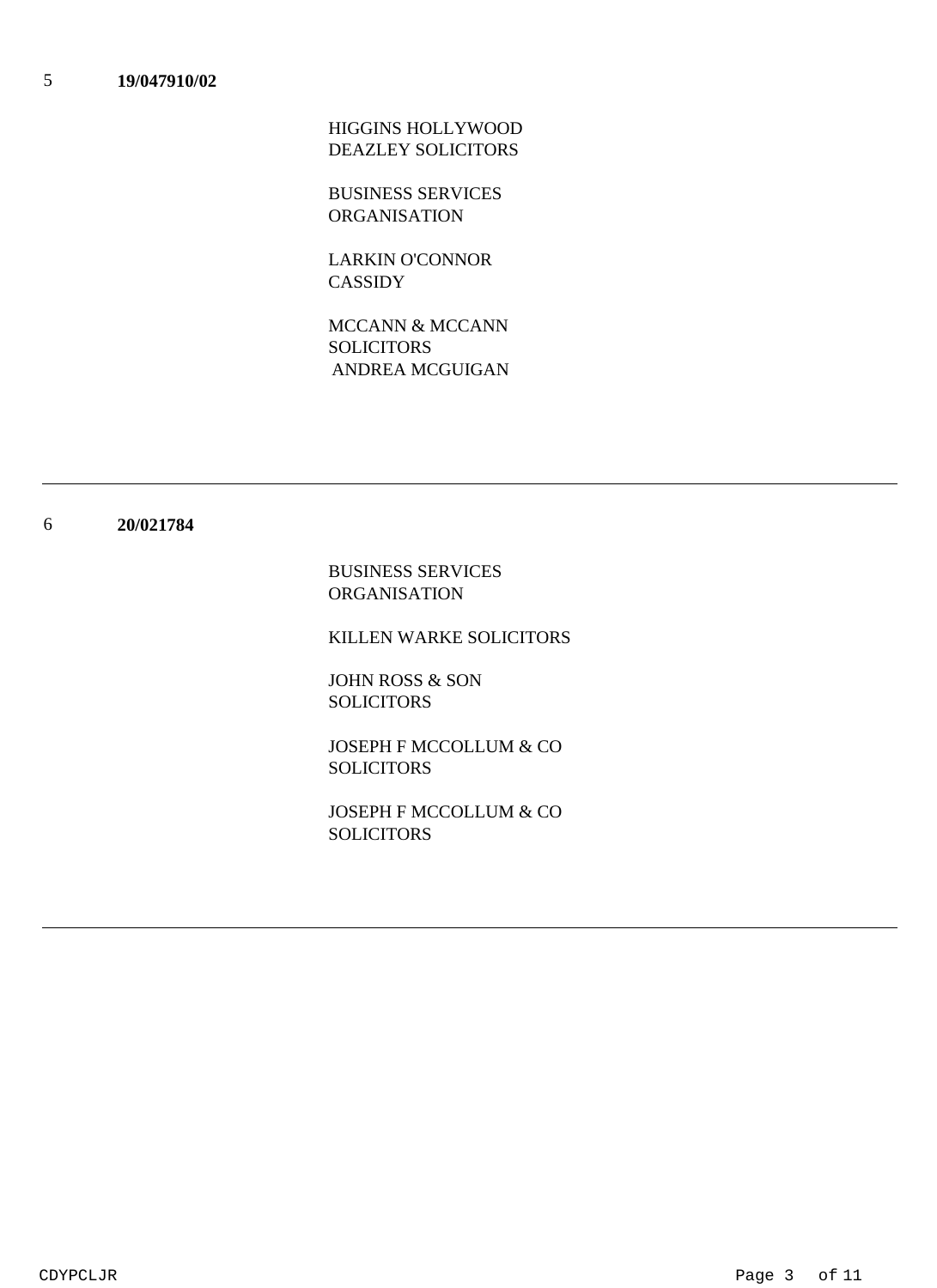### **WEDNESDAY 02 SEPTEMBER 2020**

## **FAMILY CARE CENTRE**

## **COURT 3**

# **10:00 AM FOR REVIEW**

1 **17/114802**

> HOLMES & MOFFITT **SOLICITORS**

MCCONNELL KELLY & CO SOLICITORS

2 **12/096448/08**

### BRIAN KELLY SOLICITORS

#### **10:30 AM FOR REVIEW**

3 **20/035857**

> BUSINESS SERVICES ORGANISATION

REID BLACK & CO **SOLICITORS** 

MCKEOWNS SOLICITORS MCKEOWN & CO **SOLICITORS** SUZANNE RICE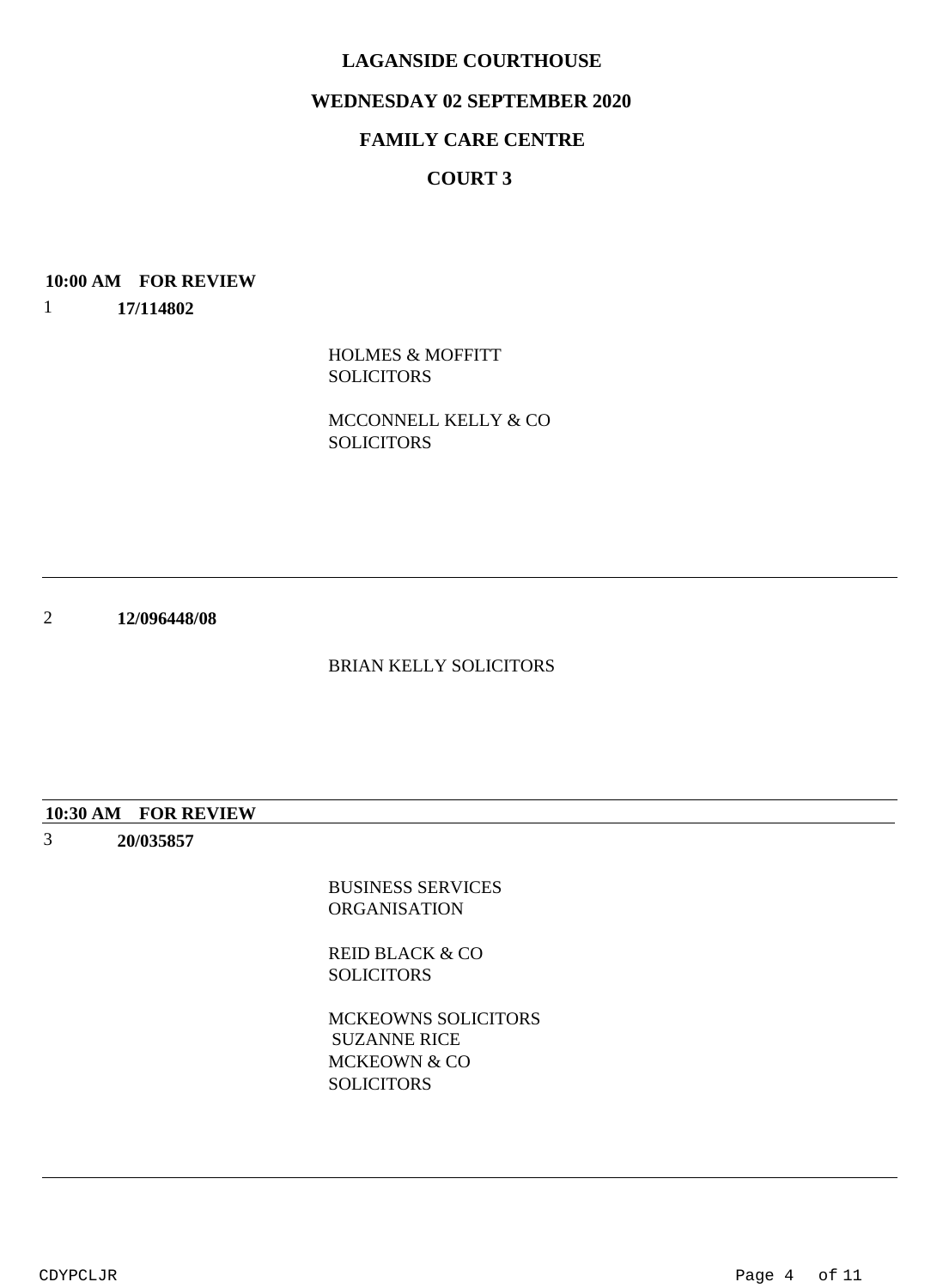### **THURSDAY 03 SEPTEMBER 2020**

## **FAMILY CARE CENTRE**

## **COURT 2**

## **10:00 AM FOR REVIEW**

1 **18/101360/06**

> DOMINIC MCINERNEY **SOLICITORS**

> DOMINIC MCINERNEY SOLICITORS

KEOWN NUGENT **SOLICITORS** 

DOMINIC MCINERNEY **SOLICITORS** 

DENIS D HUMPHREY SOLICITORS

2 **19/034048**

> BUSINESS SERVICES ORGANISATION

RAFFERTY & BOYLE SOLICITORS

MCKERVILL NEILLY SOLICITORS

CASEY & CO SOLICITORS GERARD GUCKIAN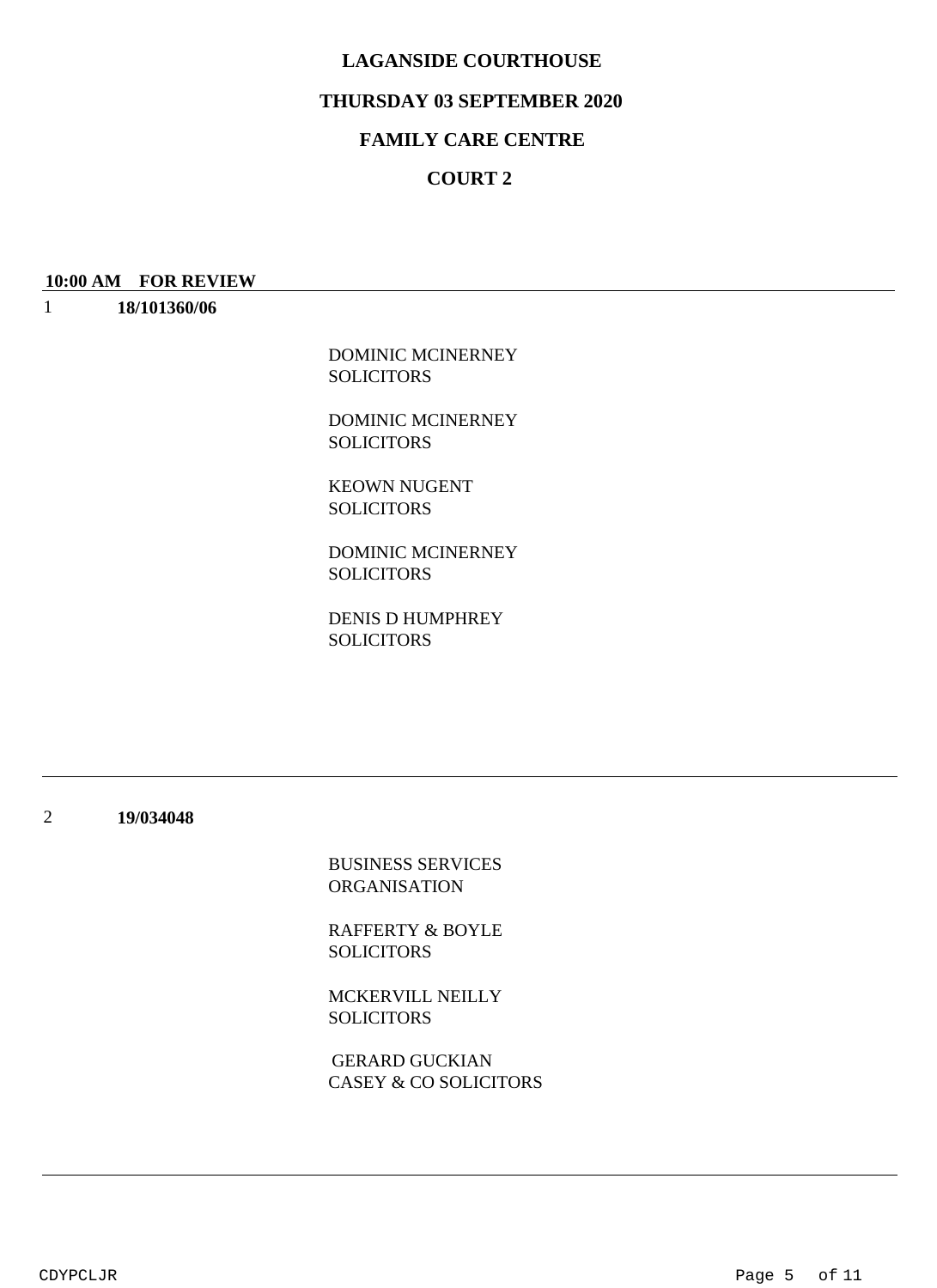BUSINESS SERVICES ORGANISATION

ANDREA REID SOLICITORS

SCULLION & GREEN SOLICITORS

STEWARTS SOLICITORS

STEWARTS SOLICITORS

#### 4 **18/040612/04**

BRIAN FEENEY & CO SOLICITORS

ANDREA REID SOLICITORS

KEOWN NUGENT **SOLICITORS** 

DENIS D HUMPHREY SOLICITORS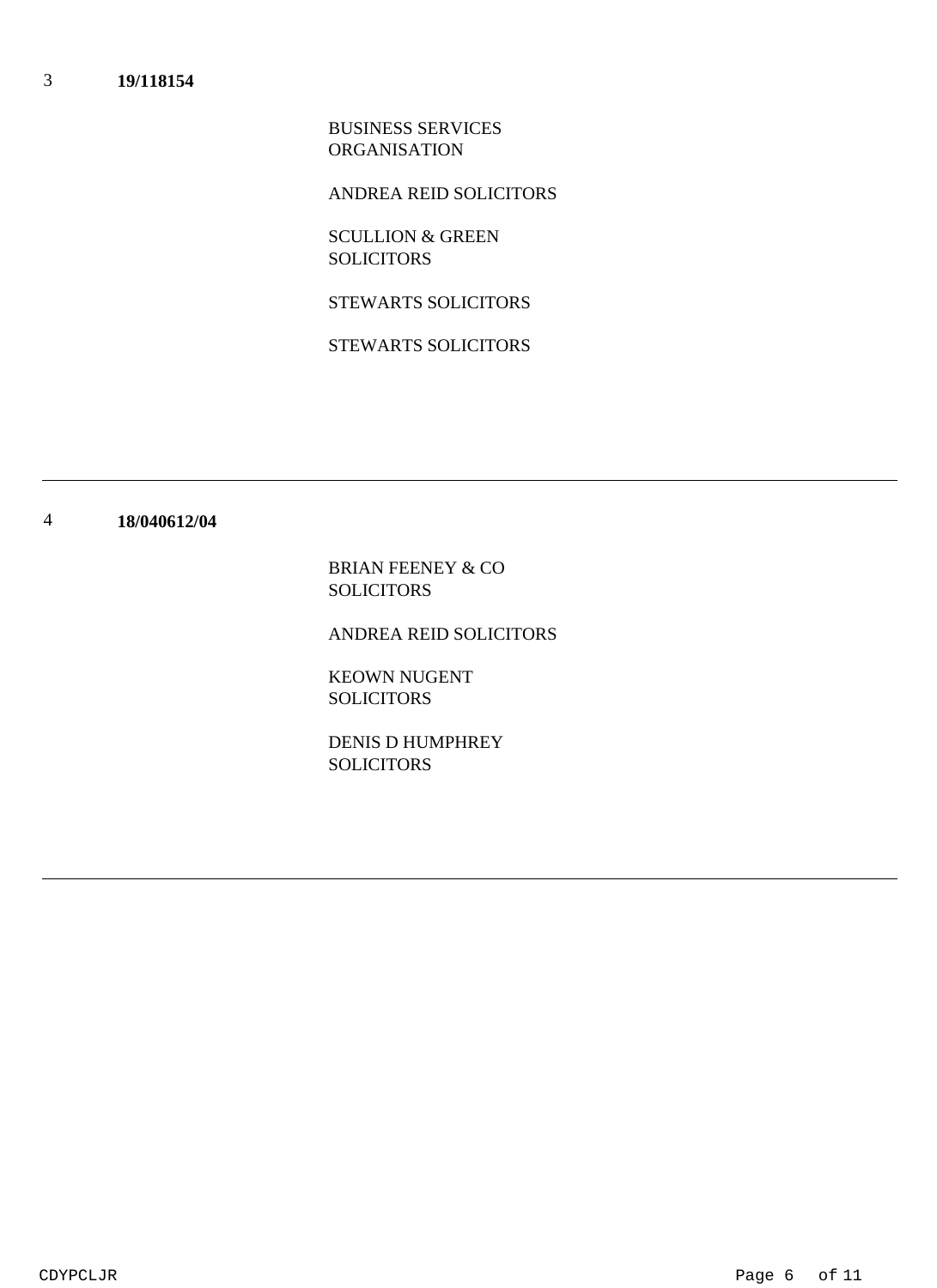BRIAN FEENEY & CO SOLICITORS

KEOWN NUGENT **SOLICITORS** 

DOMINIC MCINERNEY **SOLICITORS** 

DENIS D HUMPHREY **SOLICITORS** 

#### **10:00 AM FOR C2 & REVIEW**

6 **18/040612/01**

> BUSINESS SERVICES ORGANISATION

### ANDREA REID SOLICITORS

KEOWN NUGENT SOLICITORS

DENIS D HUMPHREY SOLICITORS

DENIS D HUMPHREY SOLICITORS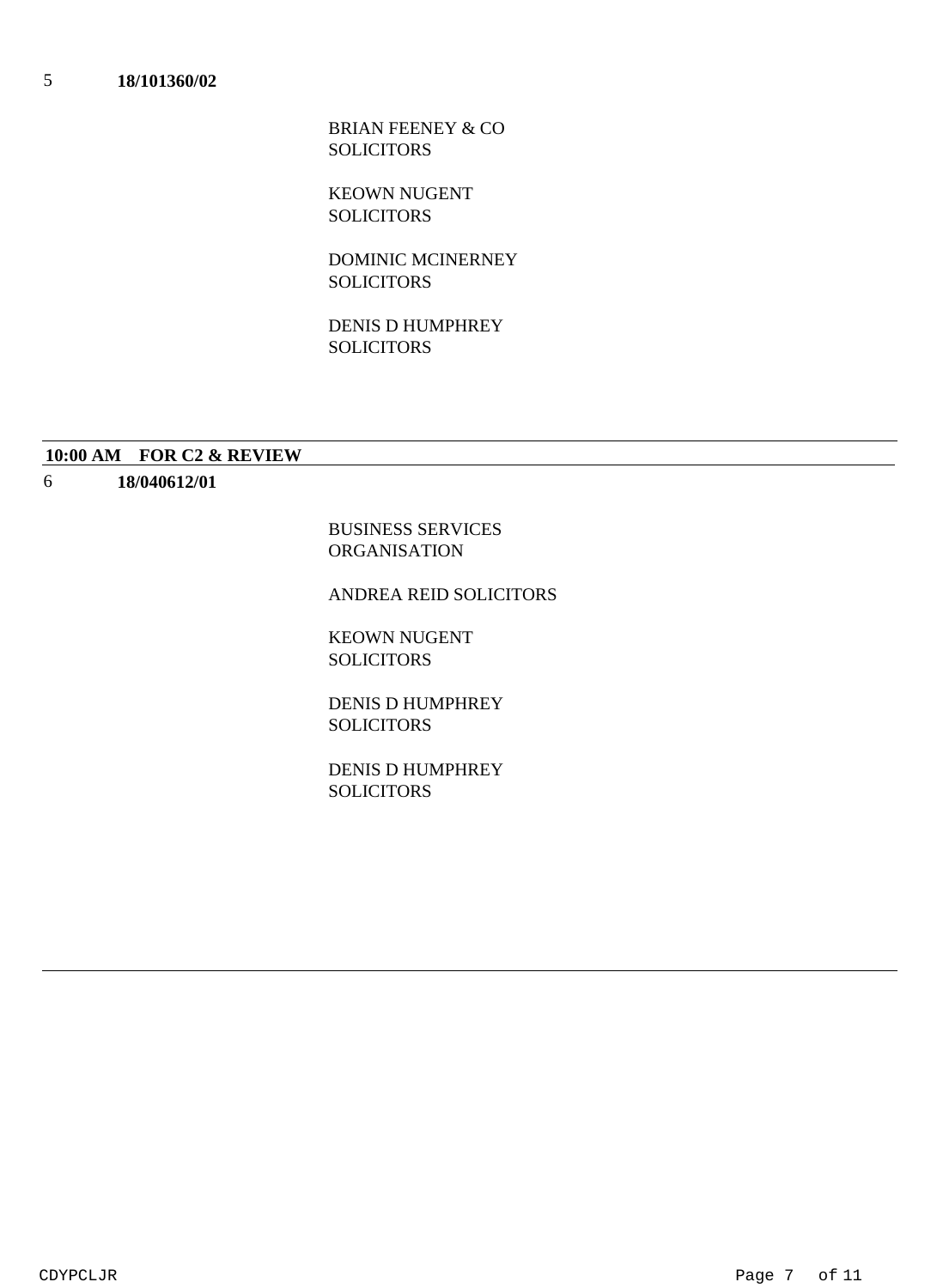BUSINESS SERVICES ORGANISATION

KEOWN NUGENT **SOLICITORS** 

DOMINIC MCINERNEY **SOLICITORS** 

DENIS D HUMPHREY **SOLICITORS** 

BRIAN FEENEY & CO SOLICITORS

DOMINIC MCINERNEY **SOLICITORS** 

DOMINIC MCINERNEY SOLICITORS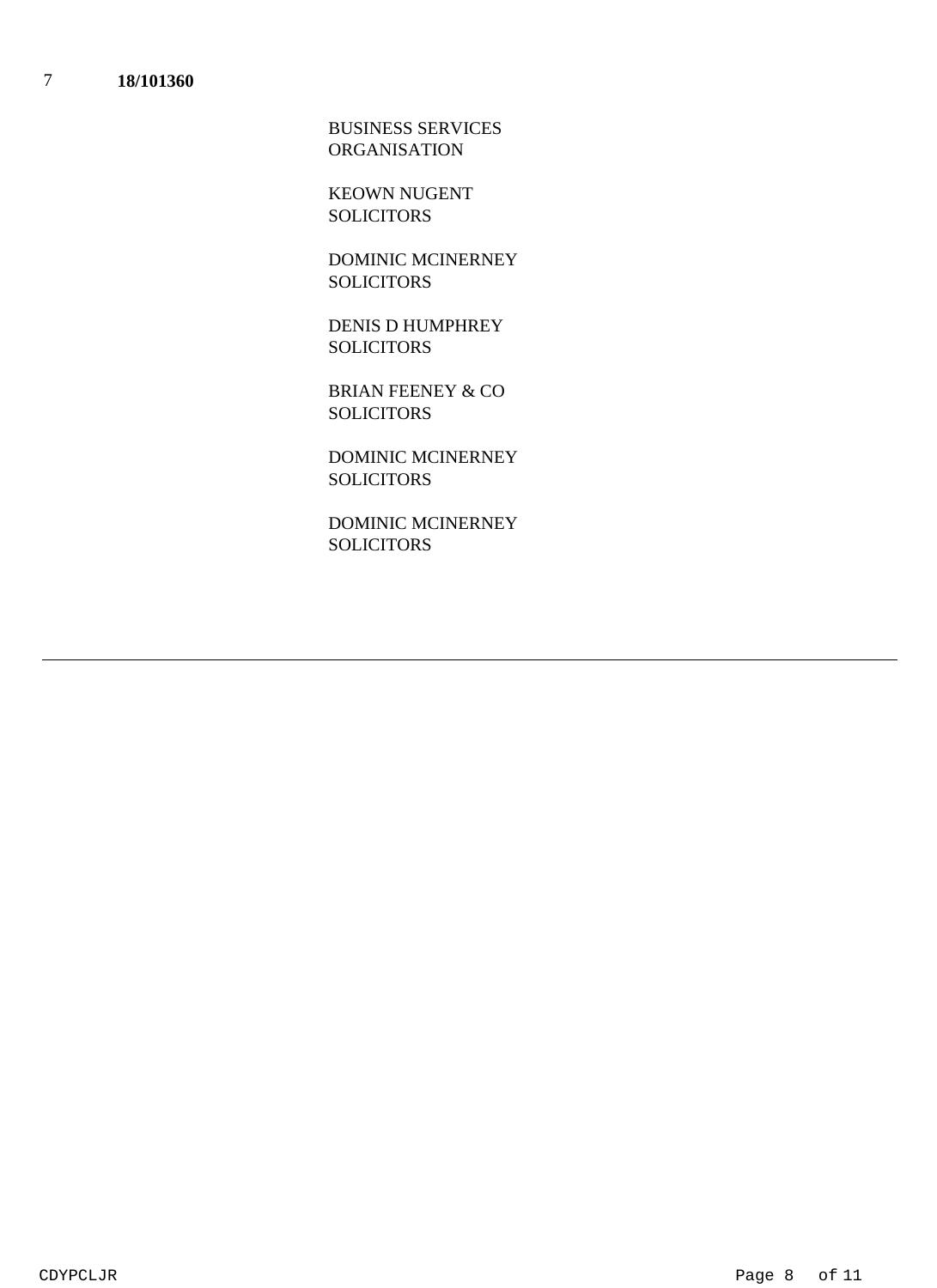## **FRIDAY 04 SEPTEMBER 2020**

## **FAMILY CARE CENTRE**

# **COURT 2**

#### **10:00 AM FOR REVIEW**

1 **19/049222**

> BUSINESS SERVICES ORGANISATION

FINUCANE TONER LTD

REAVEY & CO SOLICITORS

MCNULTY FITZGERALD **SOLICITORS** 

#### 2 **17/124948**

BUSINESS SERVICES ORGANISATION

FINUCANE TONER LTD

REAVEY & CO SOLICITORS

MCNULTY FITZGERALD SOLICITORS MRS MAIREAD CAOIMHE **CONNOLLY**